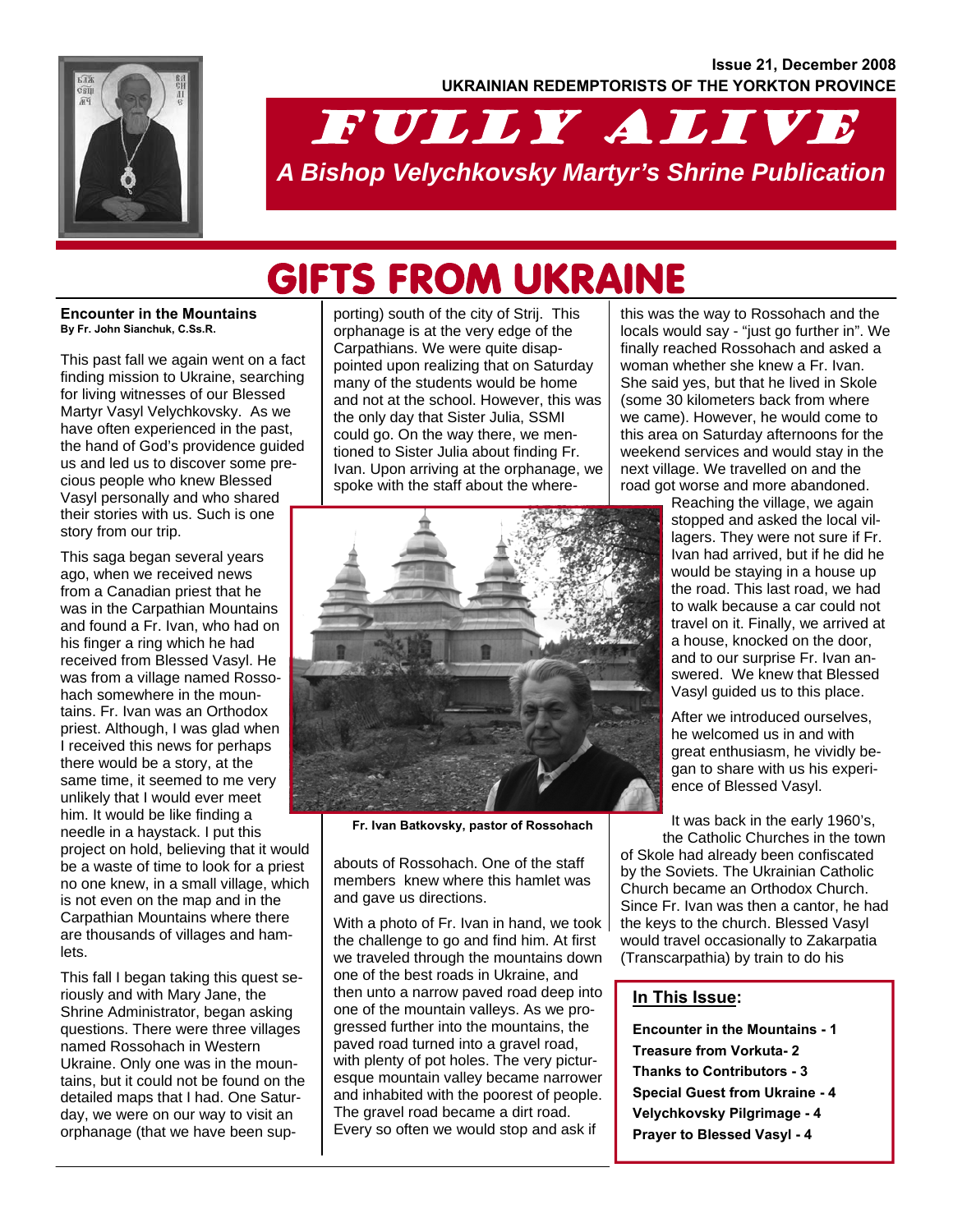ministry. On his way, Blessed Vasyl would stop off in Skole for a rest and to celebrate the Divine Liturgy. The cantor Ivan would open the door of the former Ukrainian Catholic Church, let Fr. Vasyl in, and then lock the door behind them both. Blessed Vasyl then celebrated the Divine Liturgy, while Fr. Ivan would cantor for him. Fr. Ivan would go to Blessed Vasyl and make his confession. Fr Ivan described Blessed Vasyl as a very good confessor, one who was sensitive, gentle, firm and compassionate. They had opportunities to speak together about church affairs and ecumenism. Fr. Ivan saw in Blessed Vasyl a holy man of God and a man of great courage. At the end of one for his confessions, Blessed Vasyl gave him a ring with the image of the Blessed Virgin Mary. Fr. Ivan has worn this ring ever since that



**Fr. Ivan received this ring of the Mother of God from Blessed Vasyl** 

time. This by itself is a great testimony to Fr. Ivan's respect and devotion for Blessed Vasyl. Fr. Ivan told us that he prayed to Blessed Vasyl every day for the needs of the church and to help him to be a good priest. Blessed Vasyl celebrated the Divine Liturgy in this church in Skole on five occasions. Fr. Ivan was called to become a priest in 1968 for the Ukrainian Orthodox Church of the Kyivan Patriarcate. He has been serving those two remote villages ever since his ordination.

What a joy it was to meet a man who loved Blessed Vasyl so much! What a joy for Fr Ivan to receive holy cards, medals and third class relics from us! As we drove away, we became very much aware of God's hand which guided us to meet Fr. Ivan and to hear his story. Had this not happened on a Saturday afternoon who knows if we would have ever been able to meet Fr. Ivan. Our four years of waiting were not in vain. May God be praised for the wonderful work He does through his saints!

## **A Treasure from Vorkuta**

When news came almost eight years ago that Blessed Vasyl Velychkovsky would be beatified, we began to make plans for the construction of a shrine and a museum in his honour. With very little knowledge about Blessed Vasyl or his life story and circumstances, we began reading about him and inquiring about him from people who knew him in Canada. One story that came down to us caused us great sorrow and sadness.

We heard that when Blessed Vasyl arrived in Canada, at one of the banquets at which he spoke, he had shown to the people a lid of a jam jar, which he had used as his chalice in his last imprisonment. This lid was mentioned by Metropolitan Hermaniuk in his eulogy at Bishop Vasyl's funeral. As we began to search for this lid/ chalice, we discovered that it was placed in an unmarked box in a museum storage room. In this room there were many other articles that were not part of a museum collection. When people were cleaning this room, unknowingly they discarded this precious jam jar lid. Thus we lost a very precious relic of Blessed Vasyl – the "chalice" he used during his three-year imprisonment in Kommunarsk prior to his exile to Canada. Nothing could replace that relic, or so we thought.

This past fall, while in Ukraine on our second last day of our mission, we (Fr. John and Mary Jane) heard some wonderful news. There existed a

spoon that Blessed Vasyl used as his chalice during his first imprisonment (1945-55) in Vorkuta, north of the Arctic Circle. This large soup spoon was broken into two pieces, the stem and the scoop. Both were used during the Divine Liturgy; the scoop as a chalice and the stem as a spoon to distribute the Eucharist. After returning from Vorkuta and settling in Lviv, Blessed Vasyl gave this spoon/chalice to a Basilian Sister, Sr. Innokentia. She worked very closely with Blessed Vasyl and was his "secretary". She kept these precious items safely throughout the time of the persecuted underground church. In the early 1990's, Sr. Innokentia met a young priest, Fr. Ihor Tsar, who had a great devotion to our martyrs/confessors of the faith and in particular to Blessed Nicholas Charnetsky and Blessed Vasyl Velychkovsky. In fact, long before they were proclaimed as Blesseds, Fr. Ihor was spreading devotion to them among the faithful. He was particularly impressed with the life of Blessed Vasyl, as it is recorded in Fr. Stefan Bachtalowsky's book. Seeing this devotion, Sr. Innokentia, who was already up in years, gave these precious relics to Fr. Ihor.

After a museum was created in Lviv to display articles related with Blessed Nicholas Charnetsky and other Redemptorists, Fr. Ihor passed on the scoop/chalice to the Redemptorists. Unfortunately, it was placed in an archive room and was 'lost" or forgotten. This fall Fr. Ihor presented us with the stem of the spoon/chalice for our mu-

seum. Within a day we were able to find the other part of the spoon. We now have this precious treasure in our museum.

Blessed Vasyl offered the Eucharist on this spoon when he himself was suffering the cross, sacrificing his life for the faith. He offered the Eucharist on this 'chalice' in the dark coal mine shafts in the middle of the night. He offered the



**Blessed Vasyl used this holy spoon as his chalice during his imprisonment in Vorkuta.** 

Divine Liturgy on his bunk bed in the barracks in the early hours of the morning. This spoon was his whole church. Through Christ who was offered on it, Blessed Vasyl received his strength to endure all and to courageously continue to witness Jesus to the prisoners and to the guards. It was the source of his strength and of his faith. Now, as we gaze upon this holy spoon, we can contemplate those moments when Blessed Vasyl silently celebrated the Divine Liturgy.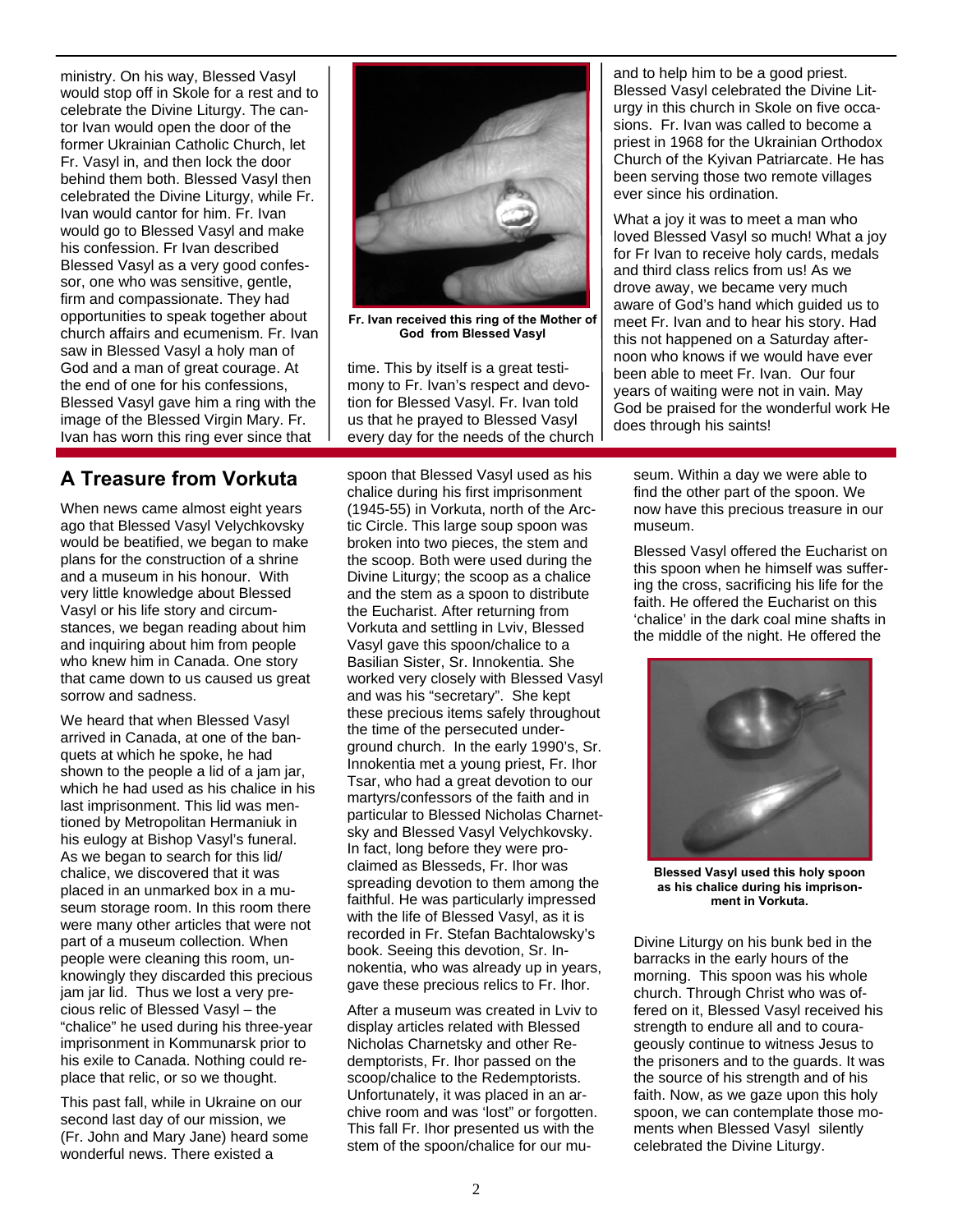# **THANK YOU!!!**

*Your generous donations make it possible for us to conduct our ministry at the Shrine and to promote the knowledge of Blessed Vasyl throughout the world. Thank you to all the contributors to the Bishop Velychkovsky Martyr's Shrine. May Blessed Vasyl bless each one of you.* 

*Contributions listed below are from September 1st until November 30th, 2008* 

**+ 1000** 

#### **In memory of husband Sandor**  Margaret Saray

#### **+500**

Dr. Peter Gnanapragasam Fr. Theodore Harasymchuk

#### **+ 100**

Doreen Baddon & Josephine Luckiw Fr. Bohdan Borowec Folks Arts Council of Winnipeg Inc. Holy Ghost Ukrainian Church Martin & Helen Fydirchuk Jean Gilbert Geraldine Koban Gerard & Regina Muench Walter & Pauline Prystai Sister Servants of Mary Immaculate St. Gerard School St. Paul's High School Steve & Phyllis Trach U.C.W.L.C. of Holy Ghost Parish U.C.W.L.C. of Sacred Heart Parish U.C.W.L.C.- Winnipeg Archeparchy

#### **< 100**

Jennie Bailley Elsie Borecky Luz Cruz Xenia Deresz Veronica Domingo Mike & Terry Genik Maurice & Elsie Holuk Sofia Hull J. Klos Paul & Mary Anne Kralka Fr. Methodius Kushko Allan & Joanne Malenko Stella Maksymetz Doreen Meudis Ken Murdoch Robert Parisien Patricia Puchniak Lorraine Roth Catherine Rosso D. Sikora Mary Sinclair Frank & Anne Shymko Terry & Gladyd Sloboda Iris Smellie Victor Sorochuk St. Paul's Church R. Tracy Statchuk Katherine Suri William & Mary Zaporzan

#### **In Memory of**

**Emily Arnason**  Edith Kuprash Gary & Jan Lukie **John Bereza**  Nellie Bereza **Jacaqueline Black**  Stanley & Patricia Clapa Michael & Heather Ryczak Jackie Yeo **Members of the Club**  Blessed Virgin Mary Sports and Wildlife Club **Zenon**  Elsie Borecky **Bert & Zinna Wabick**  Mike & Margaret Chermerika **Fr. Demetrius Laptuta**  Emil M.Maybo **William Domitruk**  Sonia Domitruk **Fr. Yaroslaw Dybka**  Heruvymy Ukrainian Female Quartet **Fr. Morris Dzurman**  Ange Gretchen **Michael Kszyk**  Erika Kszyk **Victor Fedorowich**  Laurie Kais **Mary Fesaruk**  William J. Karlicki **Anne & William Kyrzyk & Barbara Anne Sorensen (Kyrzyk)**  Dennis W. & Edna Kyrzyk **William & Katerine Sirman (Kalynchuk)**  Dennis W. & Edna Kyrzyk **Peter Kondra**  Olga Kondra **Lidia & Alexander Коtowycz**  Anne Banera **Stefan Kotyk**  Edith Kotyk **Bishop Michael Kuchmiak, C.Ss.R.**  Tom & Julie Abrametz William Bailey Peter & Anne Beblow Murray Bialobzyski Mary Buriak Terry & Vicki Chaikowsky Peco & Grace Chorney Wayne & Doreen Clark Ted & Emily Denischuk Anne Dobko Ella Fieral Larry & Sandra German Alice Hood Harry & Evelyn Kardynal Ben V. & Violet Kluk Olga Kondra Mary Kurulok Mary Lazurko Jean Lytwyn Emil M.Maybo Ed & Helen McLashen

 Sophie Madarash Andrew & Eunice, Mathuik Peter & Verna Moroz William & Mary Oleynik Albert & Margaret Otchenash Dennis & Irene Novak Edna Perepeluk Helen Phillips Walter & Pauline Prystai Steve and Sonia Popowich Joe & Valerie Ratushniak Phyllis Sianchuk Gerald Smysniuk Olga Stupak **John Kupskay**  Stephanie Kupskay **Michael Lozinsky**  Dr. Joseph Lozinsky **Paul Muirhead**  John & Josephine Muirhead **Stephen & mother Ksania Chrynowski**  Olive Nebozenko **Johnnie Oshust**  Ann Zulak **Michael Roshko**  Jean Roshko **Stephanie Sidorchuk**  Martin & Helen Fydirchuk **John Skulski**  Stefanie Buzma **Peter Stastook**  Anne Banera **Zenon Swydnycky**  Jenny Swydnycky **Marie White**  Ann Zulak **In Honor of Al & Lorraine Anderson**  Orest & Vi Zabinsky **Werezak & Andrusyschyn family**  Michael & Zenya Werezak **Kaityln**  Hazel J. Borodey **Ostafichuk & Fedorchuk family**  Orest & Margaret Fedorchuk **Jody**  Metro Lukie **Selena Moar**  Dianne Zolinski **St. Vincent de Paul**  Lise Anglin **Our 25th Wedding Anniversary**  Rev. Dc. Stefan & Maria Tyrawski

Please consider Bishop Velychkovsky Martyr's Shrine when planning your estate. This will help to secure the future of this ministry. Thank you.